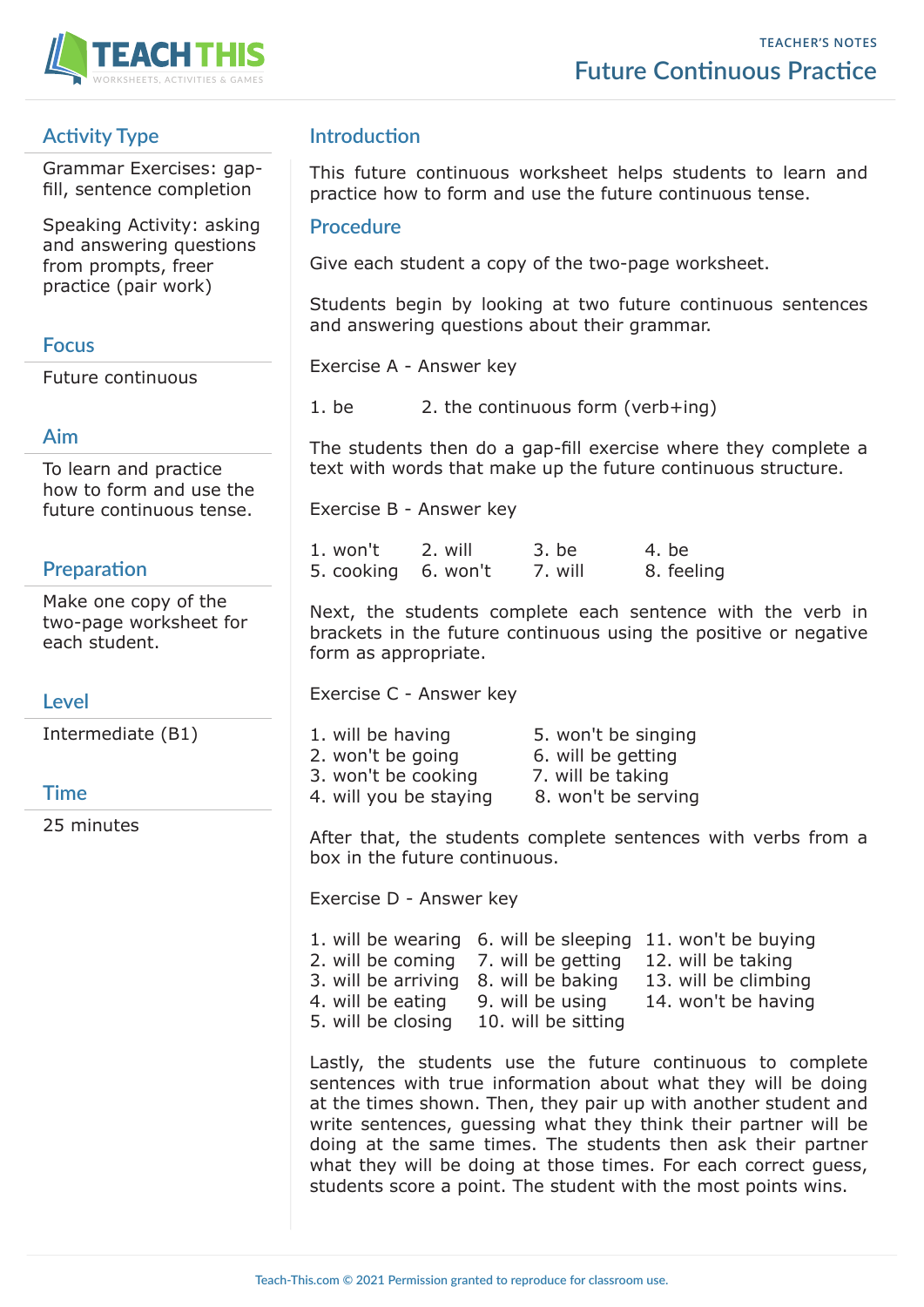

#### **The future continuous tense is used to talk about actions in progress at a certain time in the future. Look at the two examples of future continuous sentences below and answer the questions.**

This time tomorrow, we **will be eating** dinner with friends.

### I **won't be studying** on Saturday.

- 1. Which verb always follows *will* or *won't* in the future continuous? ...............................
- 2. What form does the main verb have in the future continuous? ...............................

## **B. Complete the paragraph using the words below.**

feeling cooking be  $(x2)$  won't  $(x2)$  will  $(x2)$ 

Every year, my family and I go on holiday to Spain. This year, however, we  $(1)$  .................. be staying in a hotel like we usually do. Instead, we (2) ................ be camping, and sleeping in tents near the sea. It won't be as comfortable as staying in a



hotel, but there is a beach nearby, so I will (3) ................. spending my days swimming in the sea, sunbathing, and learning to surf. In order to save money, we won't (4) ................ going to restaurants. Instead, we will be (5) ................ all our meals over a fire and washing our dishes at the campsite. My parents want to stay in Spain all summer, so we  $(6)$ ................. be returning until the end of August. After two months of camping, I (7) ................. be looking forward to sleeping in a bed even though I will be  $(8)$  ....................... sad that the summer is over, and that it is time to go back to school.

# **C. Complete each sentence with the verb in brackets in the future continuous tense using the positive or negative form as appropriate.**

- 1. It's my birthday soon. I ....................................... (have) a big party.
- 2. We ....................................... (go) to school tomorrow because it's a holiday.
- 3. I ....................................... (cook) dinner tonight because the oven is broken.
- 4. Where ....................................... (you / stay) when you go to London?
- 5. I ....................................... (sing) in the concert because I have a sore throat.
- 6. The kids ....................................... (get) hungry soon. It's nearly their dinner time.
- 7. I don't like walking alone at night. I ....................................... (take) a taxi home.
- 8. I have vegans coming for dinner tonight, so I ....................................... (serve) any meat.